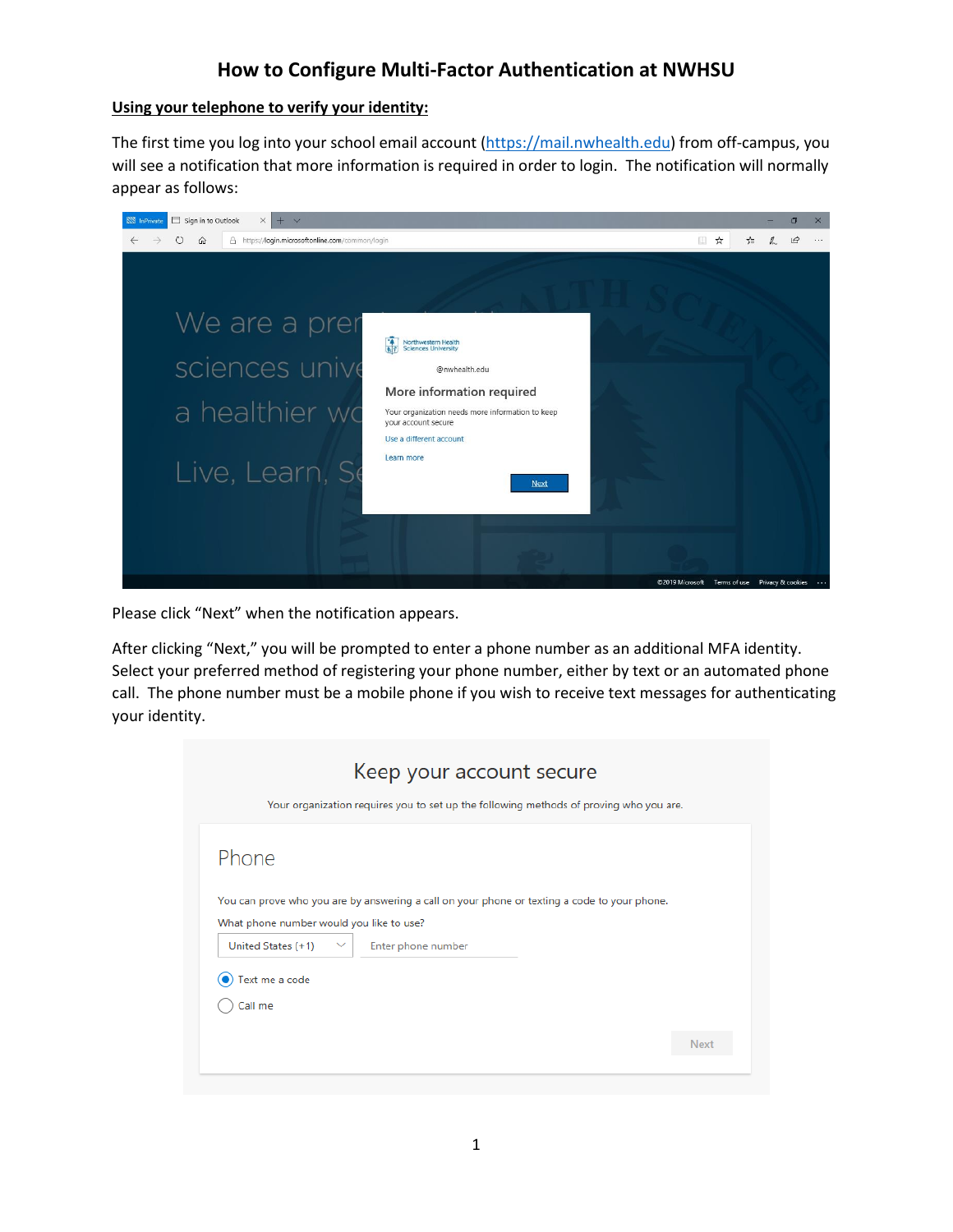After entering your phone number, a 6-digit code will be provided either via text message or automated phone call. Enter the code in the dialog that will look like this:

| Keep your account secure                                                               |             |             |
|----------------------------------------------------------------------------------------|-------------|-------------|
| Your organization requires you to set up the following methods of proving who you are. |             |             |
| Phone                                                                                  |             |             |
| We just sent a 6 digit code to $+1651$ . Enter the code below.<br>Enter code           |             |             |
| Resend code                                                                            |             |             |
|                                                                                        | <b>Back</b> | <b>Next</b> |
|                                                                                        |             |             |

Your phone number will now be registered after you enter the code and can be used as a MFA identity confirmation. You then see the following two dialogs. Click "Next" and then "Done". **Note:** The phone number can also be used to reset your password by clicking on the Forgot my Password link when trying to sign in.

| Keep your account secure                                                                          |
|---------------------------------------------------------------------------------------------------|
| Your organization requires you to set up the following methods of proving who you are.            |
| Phone                                                                                             |
|                                                                                                   |
| SMS verified successfully                                                                         |
| <b>Next</b>                                                                                       |
|                                                                                                   |
|                                                                                                   |
| Keep your account secure                                                                          |
| Your organization requires you to set up the following methods of proving who you are.            |
| <b>Success!</b>                                                                                   |
|                                                                                                   |
| Great job! You have successfully set up your security info. Choose "Done" to continue signing in. |
| Default sign-in method: Phone - text 6512163160                                                   |
| Phone<br>+1 6512163160                                                                            |
| <b>Done</b>                                                                                       |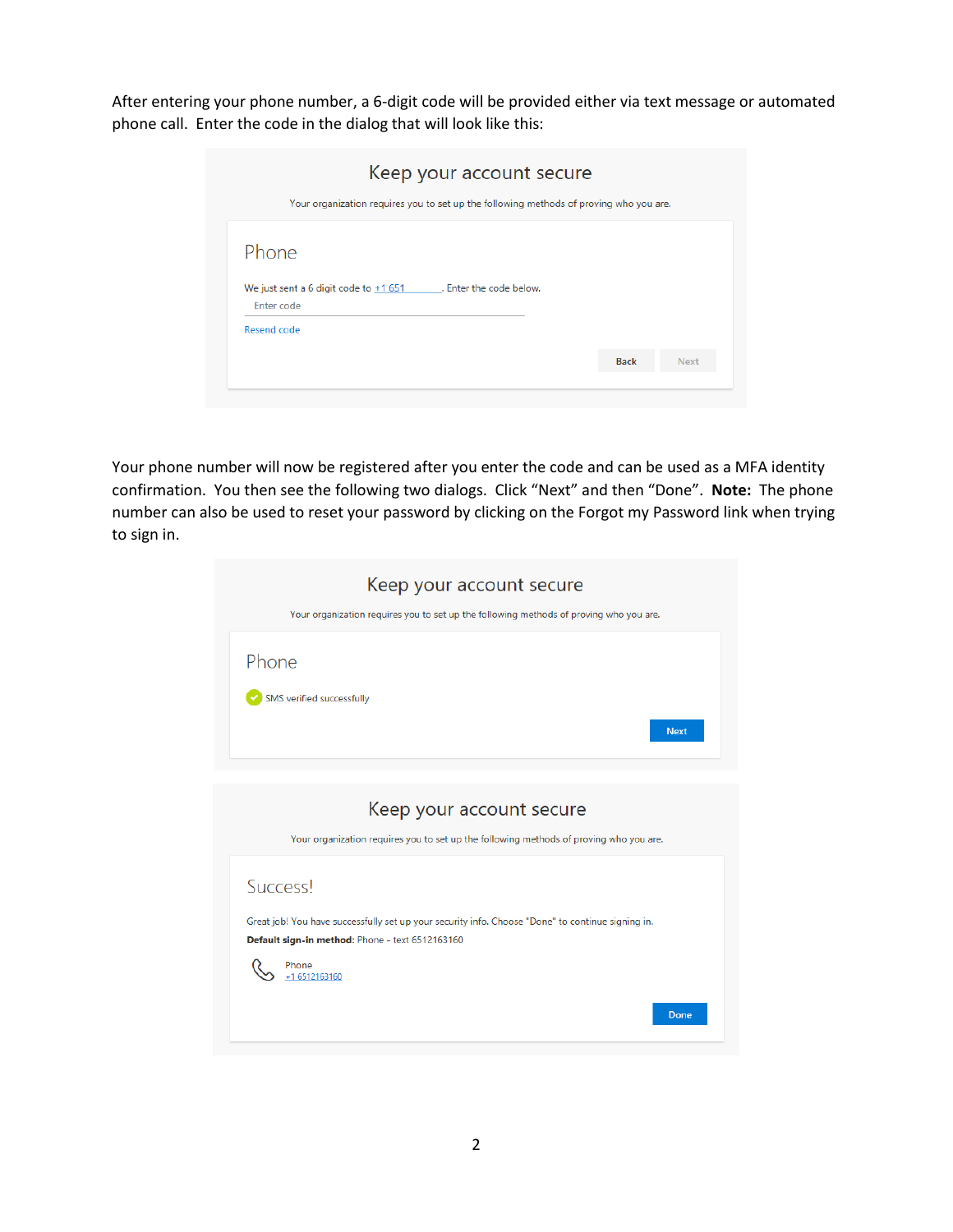#### **Using the Microsoft Authenticator App to verify your identity:**

The preferred MFA identity method is an authenticator app on your smart phone. You may download the Microsoft Authenticator app from either the Apple App Store or Google Play Store. To setup the authenticator app, download and install the app from the appropriate store.

**On your computer** and after the app is installed go t[o https://aka.ms/mfasetup.](https://aka.ms/mfasetup)

You will be prompted to sign in and you will see your current list of MFA identities. If you just setup MFA using a phone number, this list will only include your phone number.

| Security info<br>These are the methods you use to sign into your account or reset your password. |         |        |               |
|--------------------------------------------------------------------------------------------------|---------|--------|---------------|
| Default sign-in method: Phone - text +1 651                                                      | Change  |        |               |
| Add method                                                                                       |         |        |               |
| Phone                                                                                            | $+1651$ | Change | <b>Delete</b> |

# Click the Add Method link and select Authenticator App.

| Security info<br><b>Default sign-in method:</b> Phone - text $+1651$ <sup>p</sup> 163160 Change | These are the methods you use to sign into your account or reset your password. |              |        |        |
|-------------------------------------------------------------------------------------------------|---------------------------------------------------------------------------------|--------------|--------|--------|
| $+$ Add method<br>Phone                                                                         | Add a method<br>Which method would you like to add?                             | $\times$     | Change | Delete |
|                                                                                                 | Authenticator app<br>Authenticator app<br>Alternate phone<br>Email              | $\checkmark$ |        |        |

You will now see the following on your computer's screen. Click "Next" since you have already install the authenticator app:

Microsoft Authenticator



Start by getting the app On your phone, install the Microsoft Authenticator app. Download now After you install the Microsoft Authenticator app on your device, choose "Next". I want to use a different authenticator app

 $\times$ 

Next

Cancel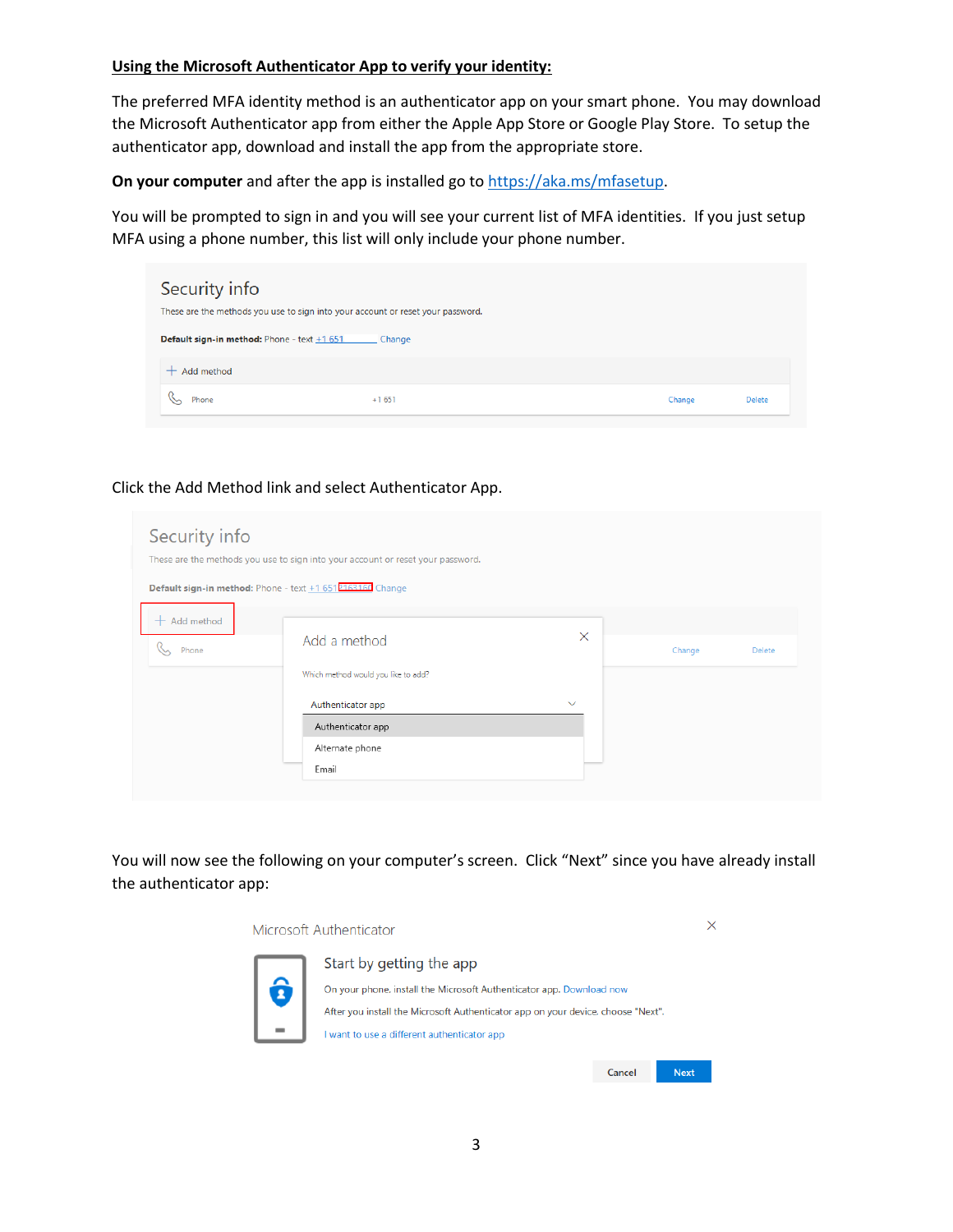# You should now see the following on your computer's screen. Click "Next" on this dialog as well.

Microsoft Authenticator

| Set up your account<br>If prompted, allow notifications. Then add an account, and select "Work or school". |             |             |
|------------------------------------------------------------------------------------------------------------|-------------|-------------|
|                                                                                                            | <b>Back</b> | <b>Next</b> |

 $\times$ 

Open the authenticator app, tap the ellipsis button at the upper right, click Add Account, and select Work or School Account.



On your computer, scan the QR code with your phone as shown in the image below. If you can't scan the QR code, click the "Can't scan image" link and put the Code and URL into the authenticator app.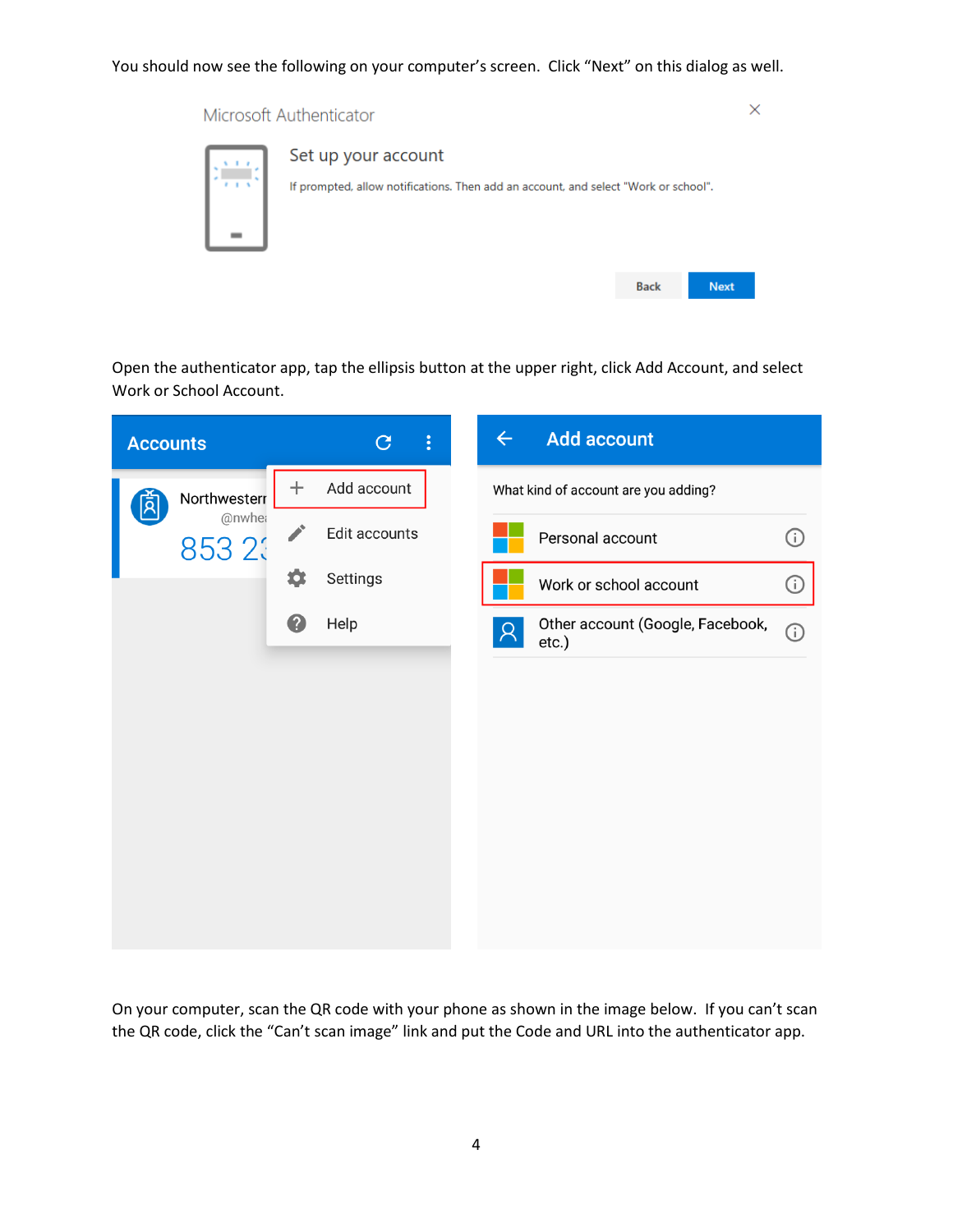

#### Scan the QR code

Use the Microsoft Authenticator app to scan the QR code. This will connect the Microsoft Authenticator app with your account.

|  | Can't scan image? |  |
|--|-------------------|--|
|  |                   |  |



A notification will appear prompting you to approve an authentication request. Approve the request when it appears.

If everything above is successful, you will get a message saying the app has been approved as a MFA identity.



# **Set the Microsoft Authenticator application as the default MFA Identity Verification:**

Finally, we recommend changing the default MFA identity from phone number, to the authenticator app.

To do this, go to go to [https://aka.ms/mfasetup.](https://aka.ms/mfasetup)

After signing in, click "Change" next to the Default sign-in method as show in the image below.